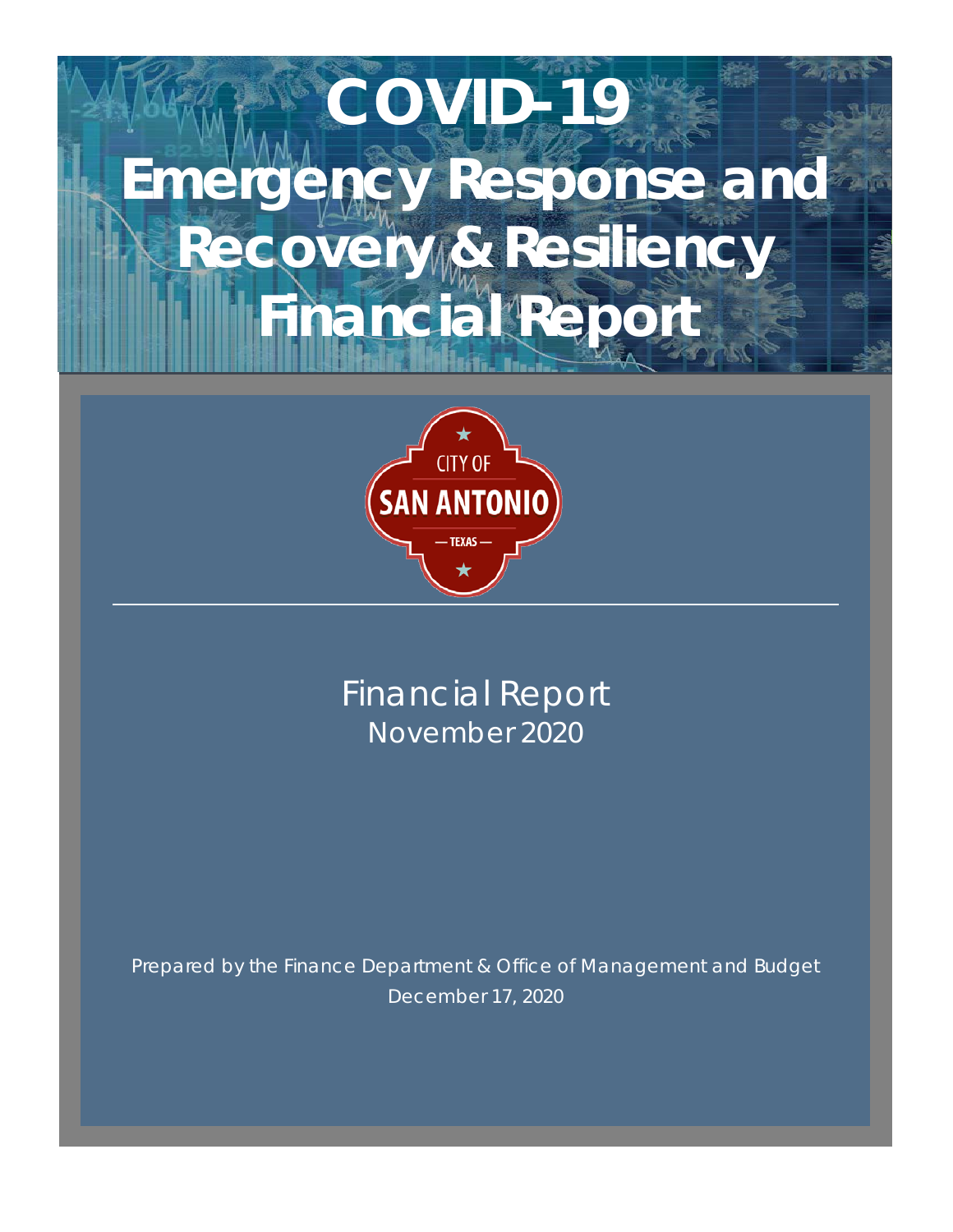# COVID-19 Recovery & Resiliency Plan Financial Report

**November 2020 Financial Report**

# TABLE OF CONTENTS

| <b>Title</b>                          | Page           |
|---------------------------------------|----------------|
| Summary of Revenues & Expenses        | 1              |
| <b>Emergency Response</b>             | $\overline{2}$ |
| <b>Health Implementation Plan</b>     | 3              |
| <b>Recovery &amp; Resiliency Plan</b> | 4              |
| <b>Other Programs</b>                 | 5              |
| Variance Explanations                 | 6              |

All financial data is from the City's financial management system. This is an unaudited financial report.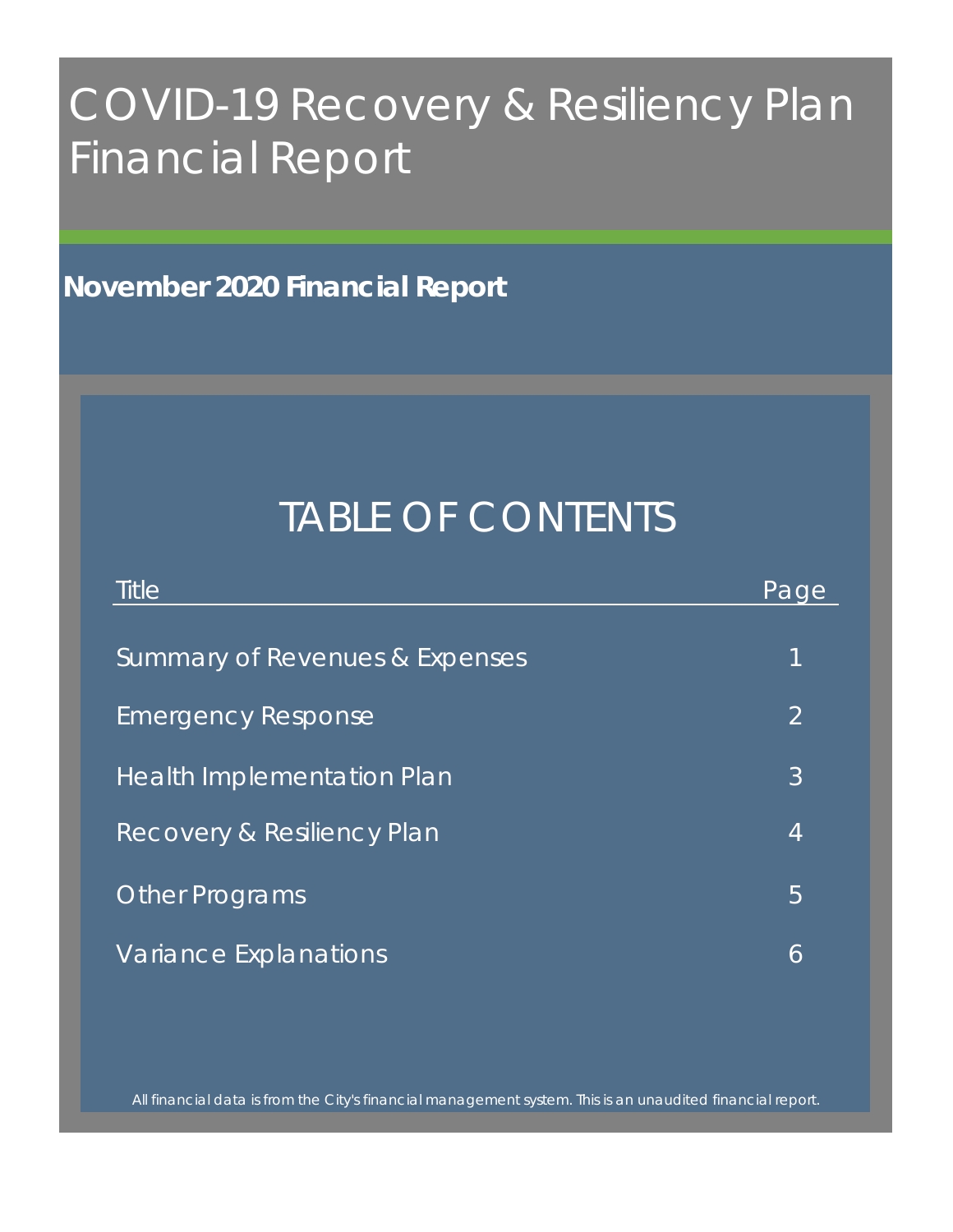November 2020 Financial Report

|                |                                                    |                     | <b>Budget</b> |              | Plan thru<br><b>November</b> |      | <b>Actuals thru</b><br><b>November</b> |         | Variance       | %<br><b>Spent</b> |
|----------------|----------------------------------------------------|---------------------|---------------|--------------|------------------------------|------|----------------------------------------|---------|----------------|-------------------|
|                |                                                    |                     |               |              |                              |      |                                        |         |                |                   |
|                | <b>EXPENSES BY FUNDING SOURCE</b>                  |                     |               |              |                              |      |                                        |         |                |                   |
| $\mathbf{1}$   | <b>Coronavirus Relief Fund</b>                     | \$                  | 270,713,276   | Ş.           | 245,315,736                  | \$   | 251,391,681 \$                         |         | 6,075,946      | 92.9%             |
| $\overline{2}$ | <b>General Fund</b>                                |                     | 153,920,246   |              | 29,709,983                   |      | 13,957,494                             |         | (15, 752, 488) | 9.1%              |
|                | <b>TIRZ</b>                                        |                     | 4,036,233     |              | 4,036,233                    |      | 4,036,233                              |         |                | 100.0%            |
|                | San Antonio Housing Trust                          |                     | 6,000,000     |              | 5,500,000                    |      | 5,390,340                              |         | (109, 660)     | 89.8%             |
|                | FEMA Reimbursement (75%)                           |                     |               |              |                              |      |                                        |         |                | 0.0%              |
| 3              | <b>Other Federal Grants</b>                        |                     | 127,677,109   |              | 49,426,361                   |      | 47,362,815                             |         | (2,063,545)    | 37.1%             |
|                | Donations                                          |                     | 242,283       |              | 242,283                      |      | 242,283                                |         |                | 100.0%            |
|                | <b>Total Resources</b>                             | $\ddot{\bm{\zeta}}$ | 562,589,147   | S.           | 334,230,595 \$               |      | 322,380,846                            | Ŝ.      | (11, 849, 748) | 57.3%             |
|                |                                                    |                     |               |              |                              |      |                                        |         |                |                   |
|                | <b>EXPENSES BY PROGRAM</b>                         |                     |               |              |                              |      |                                        |         |                |                   |
|                | <b>Emergency Response</b>                          |                     |               |              |                              |      |                                        |         |                |                   |
|                | Eligible Payroll, Protective Equipment & Supplies, |                     |               |              |                              |      |                                        |         |                |                   |
|                | EOC Operations, Isolation Units & Solid Waste      |                     |               |              |                              |      |                                        |         |                |                   |
| 4              | Tonnage                                            | \$                  | 172,801,874   | \$           | 156,138,953                  | \$   | 162,463,356                            | \$      | (6,324,402)    | 94.0%             |
|                | <b>Health Implementation Plan</b>                  |                     |               |              |                              |      |                                        |         |                |                   |
| 5              | <b>Metro Health</b>                                | \$                  | 44,999,428    | $\mathsf{S}$ | $10,535,695$ \$              |      | 9,206,888                              | $\zeta$ | 1,328,807      | 20.5%             |
|                | Fire                                               |                     | 5,778,931     |              | 1,601,667                    |      | 1,549,908                              |         | 51,759         | 26.8%             |
|                | Subtotal                                           | \$                  | 50,778,359    | \$           | $12,137,363$ \$              |      | $10,756,797$ \$                        |         | 1,380,566      | 21.2%             |
|                | <b>Recovery &amp; Resiliency</b>                   |                     |               |              |                              |      |                                        |         |                |                   |
| 6              | <b>Workforce Development</b>                       | \$                  | 75,000,000    | \$           | 16,447,041                   | S    | 7,619,372 \$                           |         | 8,827,669      | 10.2%             |
|                | Housing Security EHAP Ph 1                         |                     | 25,595,299    |              | 25,595,299                   |      | 25,537,105                             |         | 58,194         | 99.8%             |
|                | Housing Security EHAP Ph 2                         |                     | 26,944,551    |              | 26,815,657                   |      | 26,944,551                             |         | (128, 894)     | 100.0%            |
| $\overline{7}$ | Housing Security EHAP Ph 3                         |                     | 24,102,756    |              | 12,250,000                   |      | 11,231,105                             |         | 1,018,895      | 46.6%             |
|                | Housing Security (not including EHAP)              |                     | 33,554,327    |              | 9,938,733                    |      | 9,588,652                              |         | 350,080        | 28.6%             |
| 8              | <b>Small Business</b>                              |                     | 42,683,969    |              | 39,934,519                   |      | 35,418,171                             |         | 4,516,348      | 83.0%             |
| 9              | Digital Inclusion                                  |                     | 27,297,546    |              | 3,788,227                    |      | 1,493,596                              |         | 2,294,631      | 5.5%              |
|                | Subtotal                                           | \$                  | 255,178,447   | \$           | 134,769,475                  | \$   | 117,832,551 \$                         |         | 16,936,924     | 46.2%             |
|                | <b>Other CARES Programs</b>                        |                     |               |              |                              |      |                                        |         |                |                   |
|                | Airport                                            | \$                  | 50,575,607 \$ |              | 10,550,870 \$                |      | $10,288,413$ \$                        |         | 262,457        | 20.3%             |
|                | Child Care Services Program                        |                     | 19,907,095    |              | 17,087,297                   |      | 17,447,197                             |         | (359,900)      | 87.6%             |
|                | <b>Public Safety</b>                               |                     | 5,770,926     |              | 2,747,788                    |      | 2,717,587                              |         | 30,201         | 47.1%             |
|                | Head Start and Early Head Start                    |                     | 2,960,475     |              | 10,994                       |      | 53,170                                 |         | (42, 176)      | 1.8%              |
|                | <b>Senior Nutrition</b>                            |                     | 1,323,060     |              | 519,860                      |      | 505,494                                |         | 14,366         | 38.2%             |
|                | Health                                             |                     | 2,805,278     |              | 75,240                       |      | 121,315                                |         | (46, 075)      | 4.3%              |
|                | Other                                              |                     | 488,026       |              | 192,754                      |      | 194,966                                |         | (2, 212)       | 39.9%             |
|                | Subtotal                                           | \$                  | 83,830,467    | \$           | 31,184,803 \$                |      | 31,328,142 \$                          |         | (143, 339)     | 37.4%             |
|                | <b>FEMA Eligible Expenses (100% of Cost)</b>       |                     |               |              |                              |      |                                        |         |                |                   |
|                | PPE & Isolation Facilities                         | \$                  |               | - \$         |                              | - \$ |                                        | -\$     |                | 0.0%              |
|                | <b>Total Expenditures</b>                          | ∣\$                 | 562,589,147   | \$           | 334,230,595                  | \$   | 322,380,845                            | \$      | 11,849,748     | 57.3%             |
|                |                                                    |                     |               |              |                              |      |                                        |         |                |                   |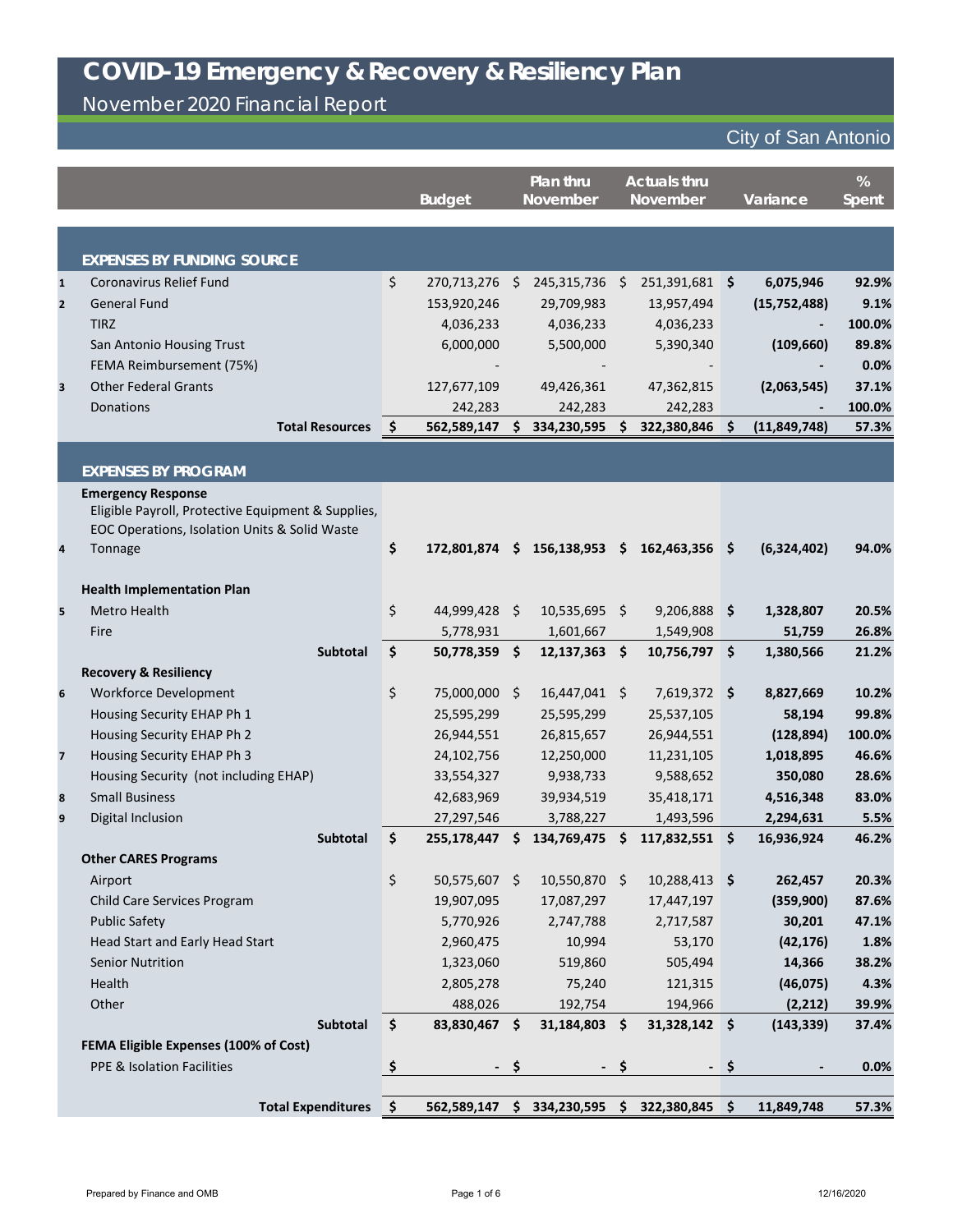November 2020 Financial Report

| <b>EMERGENCY RESPONSE</b>                   | <b>Budget</b>                                                                                         | <b>Plan thru</b><br><b>November</b> |   | <b>Actuals thru</b><br><b>November</b> | Variance      | %<br>Spent |
|---------------------------------------------|-------------------------------------------------------------------------------------------------------|-------------------------------------|---|----------------------------------------|---------------|------------|
|                                             |                                                                                                       |                                     |   |                                        |               |            |
| <b>Eligible Payroll</b>                     |                                                                                                       |                                     |   |                                        |               |            |
| Fire Payroll                                | \$<br>145,084,917                                                                                     | \$<br>128,594,416                   | S | 133,172,579 \$                         | (4,578,163)   | 91.8%      |
| <b>Health Payroll</b>                       | 3,544,570                                                                                             | 3,498,038                           |   | 3,246,094                              | 251,943       | 91.6%      |
| Police Payroll                              | 3,011,260                                                                                             | 3,011,260                           |   | 2,243,660                              | 767,600       | 74.5%      |
| All Other Departments                       | 13,876,700                                                                                            | 13,750,813                          |   | 12,373,295                             | 1,377,518     | 89.2%      |
| <b>City PPE &amp; Supplies</b>              | 5,874,922                                                                                             | 5,874,922                           |   | 7,986,257                              | (2, 111, 335) | 135.9%     |
| <b>EOC Operations &amp; Isolation Units</b> | $\hskip1.6pt\hskip1.6pt\hskip1.6pt\hskip1.6pt\hskip1.6pt\hskip1.6pt\hskip1.6pt\hskip1.6pt\hskip1.6pt$ |                                     |   | 2,031,966                              | (2,031,966)   |            |
| <b>Solid Waste Excess Tonnage</b>           | 1,409,505                                                                                             | 1,409,505                           |   | 1,409,505                              |               | 100.0%     |
| <b>Total City Emergency Response</b>        | 172,801,874                                                                                           | 156,138,953                         |   | 162,463,356                            | (6,324,402)   | 94.0%      |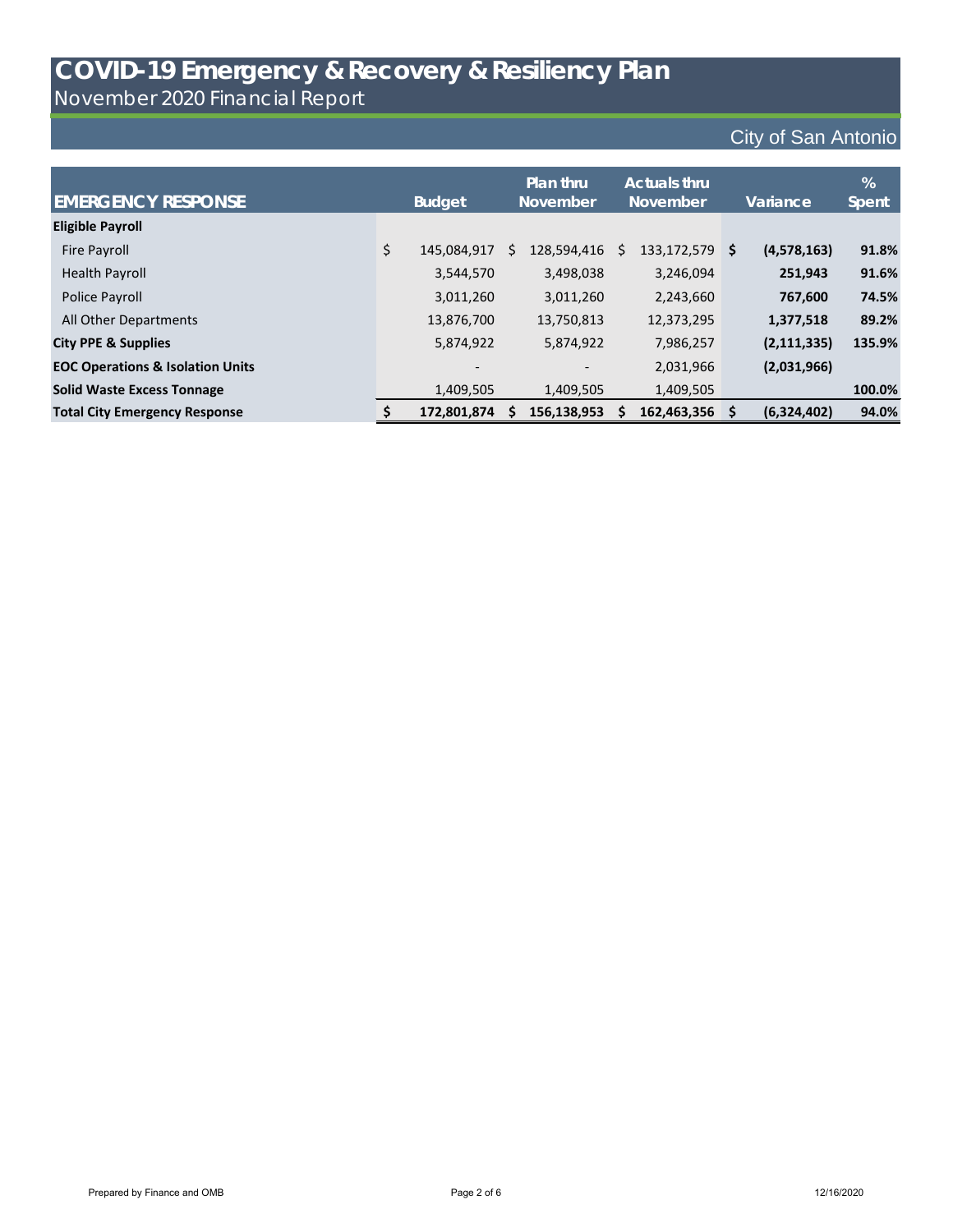#### November 2020 Financial Report

|                                                                     | <b>Budget</b>    |    | Plan thru<br><b>November</b> | <b>Actuals thru</b><br><b>November</b> |           |               | Variance   | %<br>Spent |
|---------------------------------------------------------------------|------------------|----|------------------------------|----------------------------------------|-----------|---------------|------------|------------|
| <b>HEALTH IMPLEMENTATION PLAN</b><br><b>Metro Health Department</b> |                  |    |                              |                                        |           |               |            |            |
| <b>COVID-19 Project Management</b>                                  | \$<br>3,639,757  | \$ | 2,171,220                    | \$                                     | 1,870,599 | $\mathsf{\$}$ | 300,622    | 51.4%      |
| <b>COVID-19 Testing Task Force</b>                                  | 25,789,110       |    | 2,319,343                    |                                        | 2,060,922 |               | 258,421    | 8.0%       |
| <b>COVID-19 Community Education</b>                                 | 57,500           |    | 40,000                       |                                        |           |               | 40,000     | 0.0%       |
| <b>COVID-19 Main COVID Hotline</b>                                  | 63,411           |    | 63,411                       |                                        | 62,411    |               | 1,000      | 98.4%      |
| <b>COVID-19 Media Relations &amp; Communication</b>                 | 2,874,918        |    | 782,859                      |                                        | 980,405   |               | (197, 546) | 34.1%      |
| COVID-19 Community Health & Prevention                              | 903,719          |    | 267,187                      |                                        | 155,118   |               | 112,068    | 17.2%      |
| <b>COVID-19 Data Management</b>                                     | 1,662,777        |    | 581,358                      |                                        | 454,084   |               | 127,273    | 27.3%      |
| COVID-19 COVID Case Investigation Team                              | 4,955,674        |    | 2,331,379                    |                                        | 2,400,446 |               | (69,066)   | 48.4%      |
| <b>COVID-19 Contact Tracing</b>                                     | 3,355,677        |    | 911,594                      |                                        | 261,596   |               | 649,998    | 7.8%       |
| <b>COVID-19 Congregate Settings</b>                                 | 805,101          |    | 487,204                      |                                        | 365,711   |               | 121,493    | 45.4%      |
| <b>COVID-19 Provider Hotline</b>                                    | 68,692           |    | 31,652                       |                                        | 29,988    |               | 1,664      | 43.7%      |
| COVID-19 Provider Relations & Epi Hotline                           | 140,848          |    | 71,862                       |                                        | 64,419    |               | 7,443      | 45.7%      |
| <b>COVID-19 PHEP Support</b>                                        | 182,245          |    | 105,626                      |                                        | 116,188   |               | (10, 562)  | 63.8%      |
| COVID-19 Research                                                   | 500,000          |    | 371,000                      |                                        | 385,000   |               | (14,000)   | 77.0%      |
| <b>Total</b>                                                        | \$<br>44,999,428 | S  | 10,535,695                   | \$                                     | 9,206,888 | \$            | 1,328,807  | 20.5%      |

| <b>HEALTH IMPLEMENTATION PLAN</b><br><b>Fire Department</b> |                                |                                |                      |                      |        |
|-------------------------------------------------------------|--------------------------------|--------------------------------|----------------------|----------------------|--------|
| Asst Med Dir & Infect Control Nurse                         | \$<br>$\overline{\phantom{0}}$ | \$<br>$\overline{\phantom{0}}$ | \$<br>$\blacksquare$ | \$<br>$\blacksquare$ |        |
| Decontamination Equipment                                   | 32,799                         | 32,799                         | 65,975               | (33, 176)            | 201.2% |
| Fire & EMS Vehicle Equipment                                | 300,853                        | 300,853                        | 300,853              | (0)                  | 100.0% |
| <b>MIH Equipment</b>                                        | 216,982                        | 216,982                        | 287,733              | (70, 750)            | 132.6% |
| <b>MIH Medications</b>                                      | 1,087                          | 1,087                          | 1,087                | $\bf{0}$             | 100.0% |
| Protective Personnel Equipment                              | 460,429                        | 460,429                        | 299,282              | 161,146              | 65.0%  |
| SAFD First Responder Payroll                                | 4,177,264                      |                                |                      |                      |        |
| <b>Temp Staff Inventory Mgmt</b>                            | 9,319                          | 9,319                          | 10,786               | (1, 467)             | 115.7% |
| <b>Testing Mobile Unit</b>                                  | 580,198                        | 580,198                        | 584,192              | (3,994)              | 100.7% |
| <b>Total</b>                                                | \$<br>5,778,931                | 1,601,667                      | 1,549,908            | \$<br>51,759         | 26.8%  |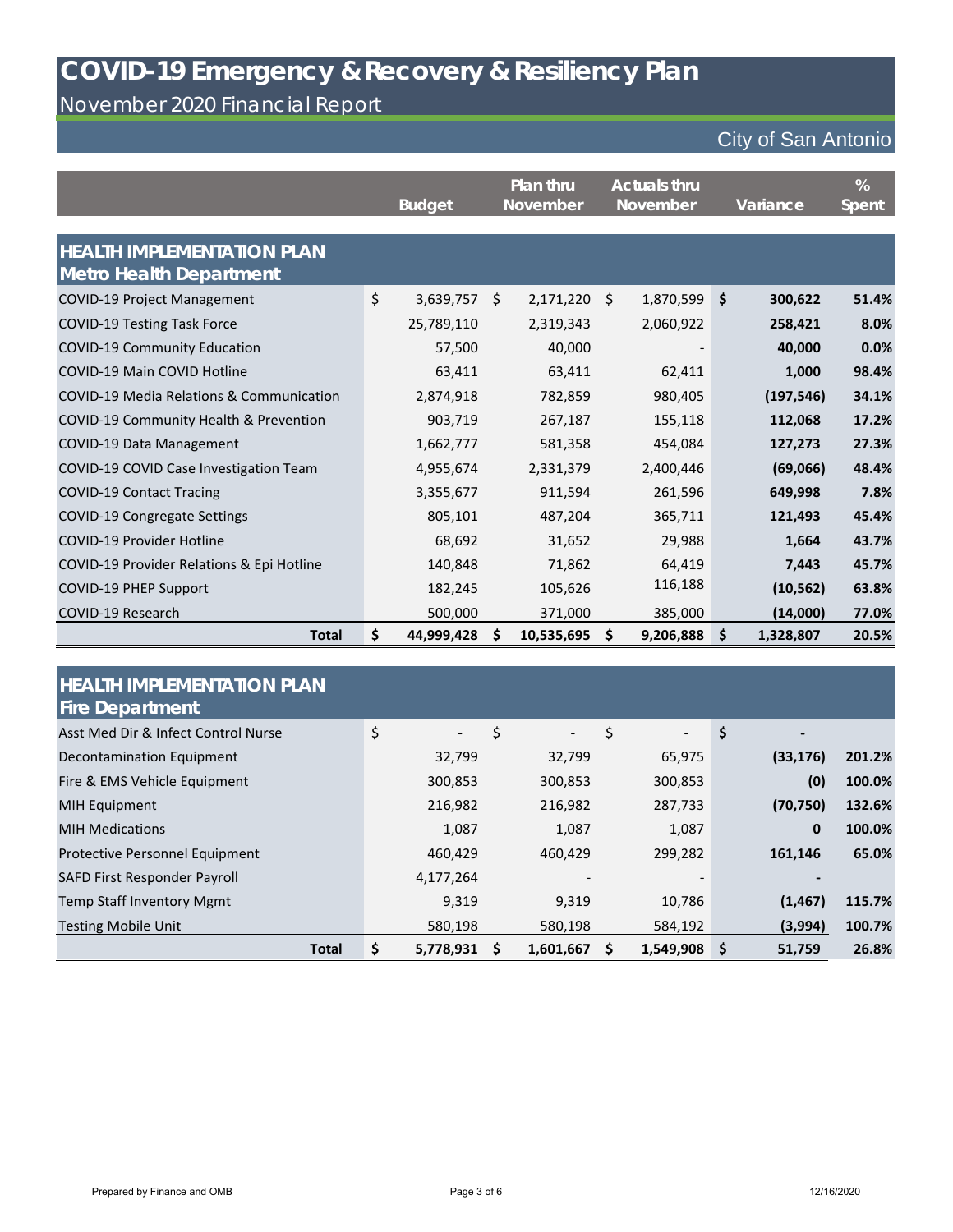November 2020 Financial Report

City of San Antonio

|                                         | <b>Budget</b>     |         | Plan thru<br><b>November</b> |         | <b>Actuals thru</b><br><b>November</b> |                     | Variance    | %<br><b>Spent</b> |
|-----------------------------------------|-------------------|---------|------------------------------|---------|----------------------------------------|---------------------|-------------|-------------------|
| <b>WORKFORCE DEVELOPMENT</b>            |                   |         |                              |         |                                        |                     |             |                   |
| WF Dev Training & Development           | \$<br>65,000,000  | \$      | 13,111,756                   | \$      | 7,616,871                              | \$                  | 5,494,885   | 11.7%             |
| WF Dev Childcare                        | 10,000,000        |         | 3,335,285                    |         | 2,501                                  |                     | 3,332,784   | 0.0%              |
| <b>Total</b>                            | \$<br>75,000,000  | \$      | 16,447,041                   | \$      | 7,619,372                              | \$                  | 8,827,669   | 10.2%             |
|                                         |                   |         |                              |         |                                        |                     |             |                   |
| <b>HOUSING SECURITY</b>                 |                   |         |                              |         |                                        |                     |             |                   |
| <b>Housing Sec Domestic Violence</b>    | \$<br>3,300,000   | $\zeta$ | 2,180,343                    | $\zeta$ | 381,053                                | $\ddot{\bm{\zeta}}$ | 1,799,290   | 11.5%             |
| Housing Sec Fam Ind Initiative          | 4,000,000         |         | 2,000,000                    |         | 4,000,000                              |                     | (2,000,000) | 100.0%            |
| Housing Sec Fin Recovery Hub            | 3,757,778         |         | 1,486,893                    |         | 736,621                                |                     | 750,272     | 19.6%             |
| Housing Sec Low Cost Fin Prod           |                   |         |                              |         |                                        |                     |             |                   |
| Housing Sec D2D Engagement              | 491,409           |         | 368,557                      |         | 4,705                                  |                     | 363,852     | 1.0%              |
| Housing Sec Digital Referral Platform   |                   |         |                              |         |                                        |                     |             |                   |
| Housing Sec Homeless Shelter            | 20,650,678        |         | 2,966,417                    |         | 4,005,492                              |                     | (1,039,075) | 19.4%             |
| Housing Sec COVID Migrant Operation     | 13,018            |         | 13,018                       |         | 15,318                                 |                     | (2,300)     | 117.7%            |
| Emergency Housing Assistance (Ph1 to 3) | 76,642,606        |         | 64,660,956                   |         | 63,712,760                             |                     | 948,195     | 83.1%             |
| Housing Sec Rec Resource Center         | 465,165           |         | 393,880                      |         | 174,770                                |                     | 219,110     | 37.6%             |
| Housing Sec Right to Counsel            | 464,500           |         | 329,625                      |         | 70,694                                 |                     | 258,932     | 15.2%             |
| <b>Housing Sec Utility Assistance</b>   | 411,779           |         | 200,000                      |         | 200,000                                |                     |             | 0.0%              |
| <b>Total</b>                            | \$<br>110,196,933 | S       | 74,599,688                   | \$      | 73,301,413                             | \$                  | 1,298,276   | 66.5%             |
|                                         |                   |         |                              |         |                                        |                     |             |                   |
| <b>SMALL BUSINESS</b>                   |                   |         |                              |         |                                        |                     |             |                   |
| <b>Small Biz Microbiz Support</b>       | \$<br>32,000,000  | \$      | 30,500,550                   | \$.     | 30,133,602                             | $\dot{\bm{\zeta}}$  | 366,948     | 94.2%             |
| Small Biz Prot Equip & Sanitizer        | 1,927,811         |         | 1,927,811                    |         | 1,927,811                              |                     | 0           | 100.0%            |
| Small Biz Fin Recovery Hub              | 200,000           |         | 200,000                      |         | 140,000                                |                     | 60,000      | 70.0%             |
| Small Biz D2D Engagement                | 950,000           |         | 950,000                      |         | 606,292                                |                     | 343,708     | 63.8%             |
| <b>Small Biz Job Training</b>           | 5,000,000         |         | 3,750,000                    |         | 4,309                                  |                     | 3,745,691   | 0.1%              |
| <b>Small Biz Arts Support</b>           | 2,606,158         |         | 2,606,158                    |         | 2,606,158                              |                     |             | 100.0%            |
| <b>Total</b>                            | \$<br>42,683,969  | \$      | 39,934,519                   | \$      | 35,418,171                             | \$                  | 4,516,348   | 83.0%             |

| <b>DIGITAL INCLUSION</b>               |            |           |    |           |        |            |       |
|----------------------------------------|------------|-----------|----|-----------|--------|------------|-------|
| Dig Inc Core Inf & Fiber Connections   | 4,000,000  | 1,519,455 | -S |           | $-1$ S | 1,519,455  | 0.0%  |
| Dig Inc Network Access & Wireless Mesh | 15,874,546 | 1,278,468 |    | 348,790   |        | 929,678    | 2.2%  |
| Dig Inc Student Home Connection        | 7,150,000  | 717,304   |    | 921,434   |        | (204, 130) | 12.9% |
| Dig Inc Recovery Portal                | 273,000    | 273,000   |    | 223,372   |        | 49,628     | 81.8% |
| <b>Total</b>                           | 27,297,546 | 3,788,227 |    | 1,493,596 |        | 2,294,631  | 5.5%  |

Prepared by Finance and OMB **Page 4 of 6** 12/16/2020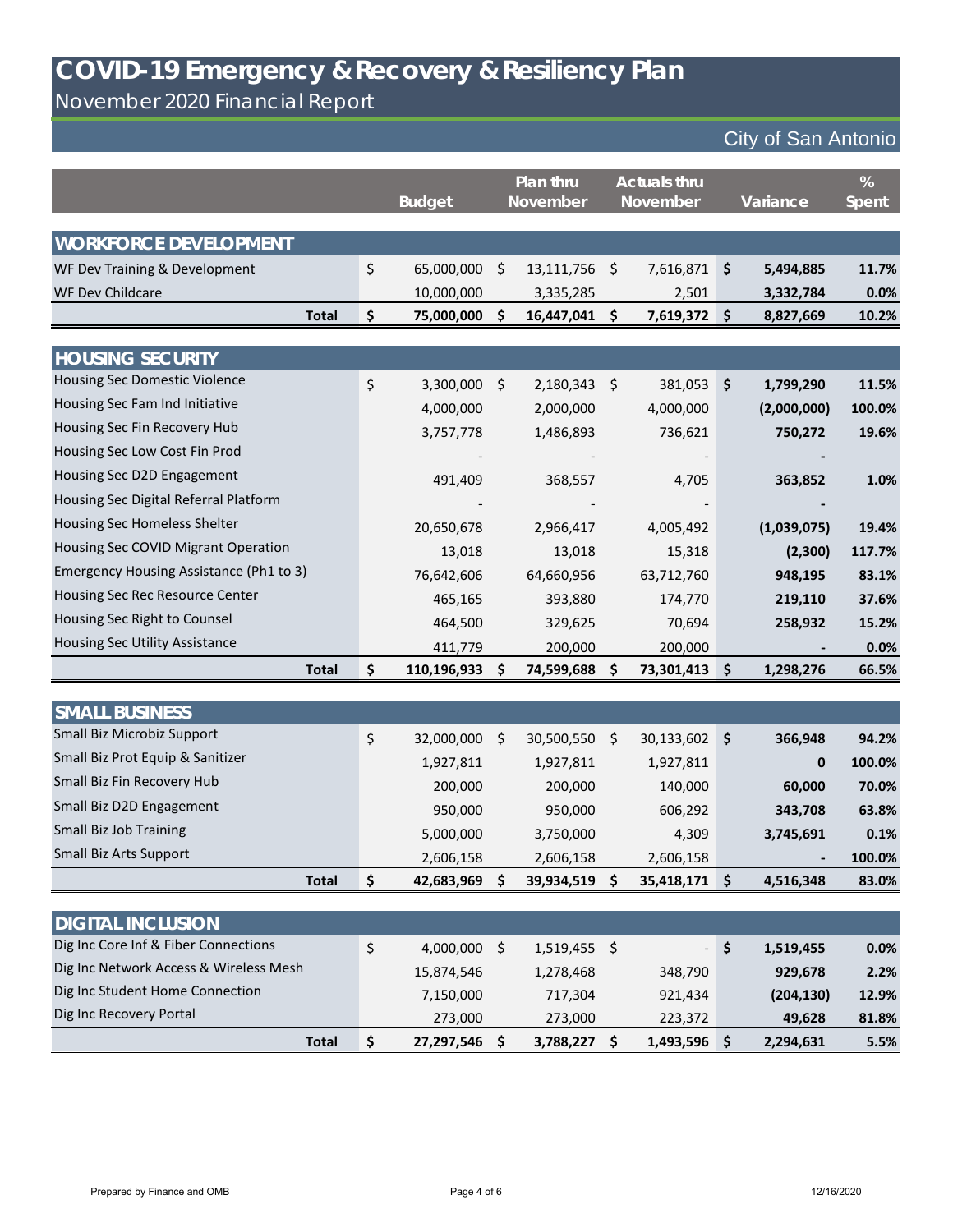November 2020 Financial Report

|                                                         |          | <b>Budget</b>        |     | <b>Plan thru</b><br><b>November</b> | <b>Actuals thru</b><br>November |                 | Variance |              | %<br>Spent |
|---------------------------------------------------------|----------|----------------------|-----|-------------------------------------|---------------------------------|-----------------|----------|--------------|------------|
|                                                         |          |                      |     |                                     |                                 |                 |          |              |            |
| <b>AIRPORT</b><br><b>CARES Act Airports - Operating</b> |          | \$<br>39,708,109 \$  |     | 10,550,870 \$                       |                                 | $10,288,413$ \$ |          | 262,457      | 25.9%      |
| <b>CARES Act Airports - Capital</b>                     |          | 10,837,498           |     |                                     |                                 |                 |          |              | 0.0%       |
| <b>CARES Act Airports - Stinson</b>                     |          | 30,000               |     |                                     |                                 |                 |          |              | 0.0%       |
|                                                         | Total \$ | 50,575,607 \$        |     | 10,550,870                          | $\zeta$                         | $10,288,413$ \$ |          | 262,457      | 20.3%      |
|                                                         |          |                      |     |                                     |                                 |                 |          |              |            |
| CHILD CARE AND DEVELOPMENT BLOCK GRANT                  |          |                      |     |                                     |                                 |                 |          |              |            |
| Child Care and Development Block Grant                  |          | \$<br>19,907,095     | -\$ | 17,087,297 \$                       |                                 | $17,447,197$ \$ |          | (359,900)    | 87.6%      |
| <b>PUBLIC SAFETY</b>                                    |          |                      |     |                                     |                                 |                 |          |              |            |
| Public Safety - Byrne JAG                               |          | \$<br>$2,331,581$ \$ |     | $10,281$ \$                         |                                 | $10,280$ \$     |          | $\mathbf{1}$ | 0.4%       |
| <b>EMS</b> - Relief Fund for Healthcare Providers       |          | 393,484              |     | 49,214                              |                                 | 49,214          |          |              | 12.5%      |
| Coronavirus Emergency Supplemental Funding Program      |          | 2,688,293            |     | 2,688,293                           |                                 | 2,658,093       |          | 30,200       | 98.9%      |
| Assistance to Firefighters - COVID-19 Supplemental      |          | 357,568              |     |                                     |                                 |                 |          |              | 0.0%       |
|                                                         | Total \$ | 5,770,926 \$         |     | 2,747,788                           | \$                              | 2,717,587 \$    |          | 30,201       | 47.1%      |
|                                                         |          |                      |     |                                     |                                 |                 |          |              |            |
| <b>HEAD START &amp; EARLY HEAD START</b>                |          |                      |     |                                     |                                 |                 |          |              |            |
| Head Start 20-21 COVID-19                               |          | \$<br>2,653,999 \$   |     | $10,994$ \$                         |                                 | $15,891$ \$     |          | (4,897)      | 0.6%       |
| Early Head Start-CCP 19-20 COVID                        |          | 189,822              |     |                                     |                                 | 37,279          |          | (37, 279)    | 19.6%      |
| Early Head Start                                        |          | 116,654              |     |                                     |                                 |                 |          |              | 0.0%       |
|                                                         | Total \$ | 2,960,475 \$         |     | $10,994$ \$                         |                                 | $53,170$ \$     |          | (42, 176)    | 1.8%       |
|                                                         |          |                      |     |                                     |                                 |                 |          |              |            |
| <b>SENIOR NUTRITION GRANT</b>                           |          |                      |     |                                     |                                 |                 |          |              |            |
| FFCRA Senior Nutrition 19-2020                          |          | \$<br>437,060 \$     |     | 437,060 \$                          |                                 | 437,055 \$      |          | 5            | 100.0%     |
| <b>Senior Nutrition Program-CARES</b>                   |          | 886,000              |     | 82,800                              |                                 | 68,439          |          | 14,361       | 7.7%       |
|                                                         | Total \$ | $1,323,060$ \$       |     | 519,860 \$                          |                                 | $505,494$ \$    |          | 14,366       | 38.2%      |
|                                                         |          |                      |     |                                     |                                 |                 |          |              |            |
| <b>HEALTH GRANTS</b>                                    |          |                      |     |                                     |                                 |                 |          |              |            |
| Health COVID Epi & Laboratory Grant                     |          | \$<br>$1,259,000$ \$ |     | 4,000 \$                            |                                 | $4,826$ \$      |          | (826)        | 0.4%       |
| <b>Health COVID Immunization Grant</b>                  |          | 1,546,278            |     | 71,240                              |                                 | 116,489         |          | (45, 249)    | 7.5%       |
|                                                         | Total \$ | 2,805,278 \$         |     | 75,240 \$                           |                                 | $121,315$ \$    |          | (46, 075)    | 4.3%       |
| <b>OTHER GRANTS</b>                                     |          |                      |     |                                     |                                 |                 |          |              |            |
| Other - Texas State Library Archives                    |          | \$<br>50,000 \$      |     | $16,258$ \$                         |                                 | $13,468$ \$     |          | 2,790        | 26.9%      |

| Total \$                                                 | 488,026 | 192,754                  | 194,966 \$ | (2,211)  | 39.9%   |
|----------------------------------------------------------|---------|--------------------------|------------|----------|---------|
| FY 2020 CSBG Program Supplemental                        | 105,026 | 105,026                  | 105,026    |          | 100.0%  |
| Racial and Ethnic Approaches to Community Health (REACH) | 198,000 | 21,470                   | 21,984     | (514)    | 11.1%   |
| Other - Humanities Texas Relief Grant                    | 5,000   | $\overline{\phantom{0}}$ | 4,487      | (4, 487) | 89.7%   |
| Other - San Antonio Area Foundation COVID Grant          | 50,000  | 50,000                   | 50,000     |          | 100.0%  |
| Other - Cities for Financial Empowerment                 | 80,000  | $\sim$                   |            |          | $0.0\%$ |

### **COVID-19 Emergency & Recovery & Resiliency Plan**